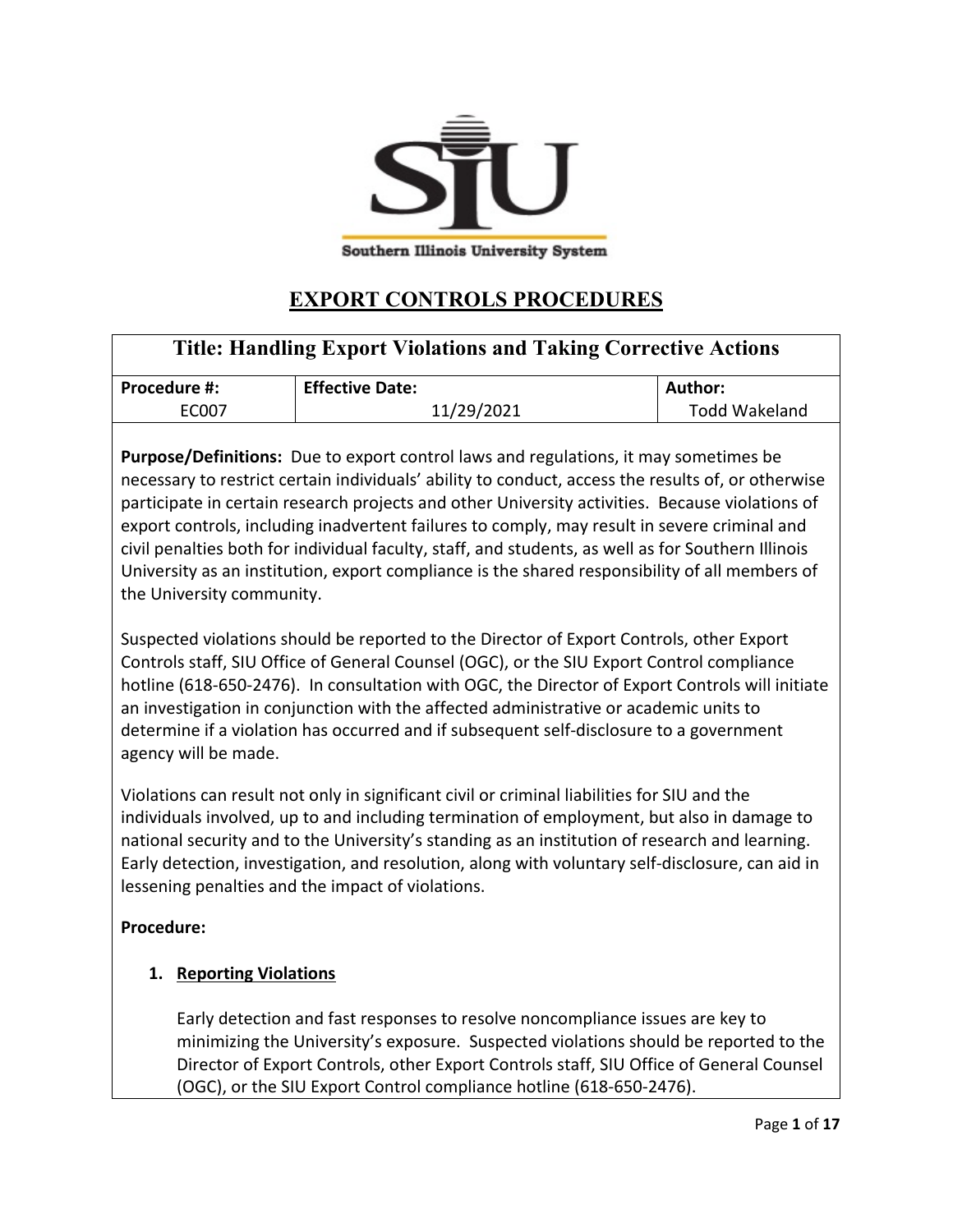# **2. Investigating Violations and Taking Corrective Actions**

Any suspected violation that is reported will be analyzed by the Director of Export Controls. If the allegation merits further fact finding and investigation, the Director of Export Controls, in consultation with the OGC, will work with all appropriate University personnel to determine the scope of the investigation and who will need to be involved in the investigation.

The Director of Export Controls, in consultation with the OGC, will determine the appropriate actions to be taken, which may include a voluntary self-disclosure to the government, and make recommendations regarding same to the campus Chancellor or SIU-Medical School Dean who will make the final decision of the action to be taken which said decision will be implemented by the Director of Export controls. In the event the Chancellor or Dean has a conflict of interest in making the decision regarding the appropriate actions to be taken, the Director of Export Controls will refer the matter to the SIU President.

Voluntary self-disclosure may mitigate the seriousness of penalties. In order to be considered "voluntary," disclosures must be made prior to the time the U.S. Government obtains knowledge of either the same or substantially similar information from another source and initiates an investigation or inquiry of its own. If time will be needed to do a comprehensive assessment to identify any other noncompliance, the Director of Export Controls may make an initial voluntary selfdisclosure, if approved by the campus Chancellor or SIU School of Medicine Dean or the SIU President and then submit the complete disclosure once the internal review has been completed.

In determining the appropriate course of action to take, the Director of Export Controls, in consultation with the OGC, will consider the relevant guidance from the Bureau of Industry and Security (BIS) for Export Administration Regulations (EAR) violations and the Directorate of Defense Trade Controls (DDTC) for International Traffic in Arms Regulations (ITAR) violations, the content of which is located in the Appendixes of these procedures:

- **Appendix A:** BIS Voluntary Self-Disclosure Guidance
- **Appendix B:** Code of Federal Regulations: EAR violations (*15 CFR 764.4/764.5)*
- **Appendix C:** DDTC "Report a Violation" Guidance
- **Appendix D:** Code of Federal Regulations: ITAR violations (*22 CFR 127.12)*

The Director of Export Controls, in consultation with OGC, will conduct an internal review of the suspected violation by gathering information about the circumstances, personnel, items, and communications involved. The Director of Export Controls may need to inspect documents relevant to the investigation, including lab notebooks, security records, and internal communications. During the course of an investigation,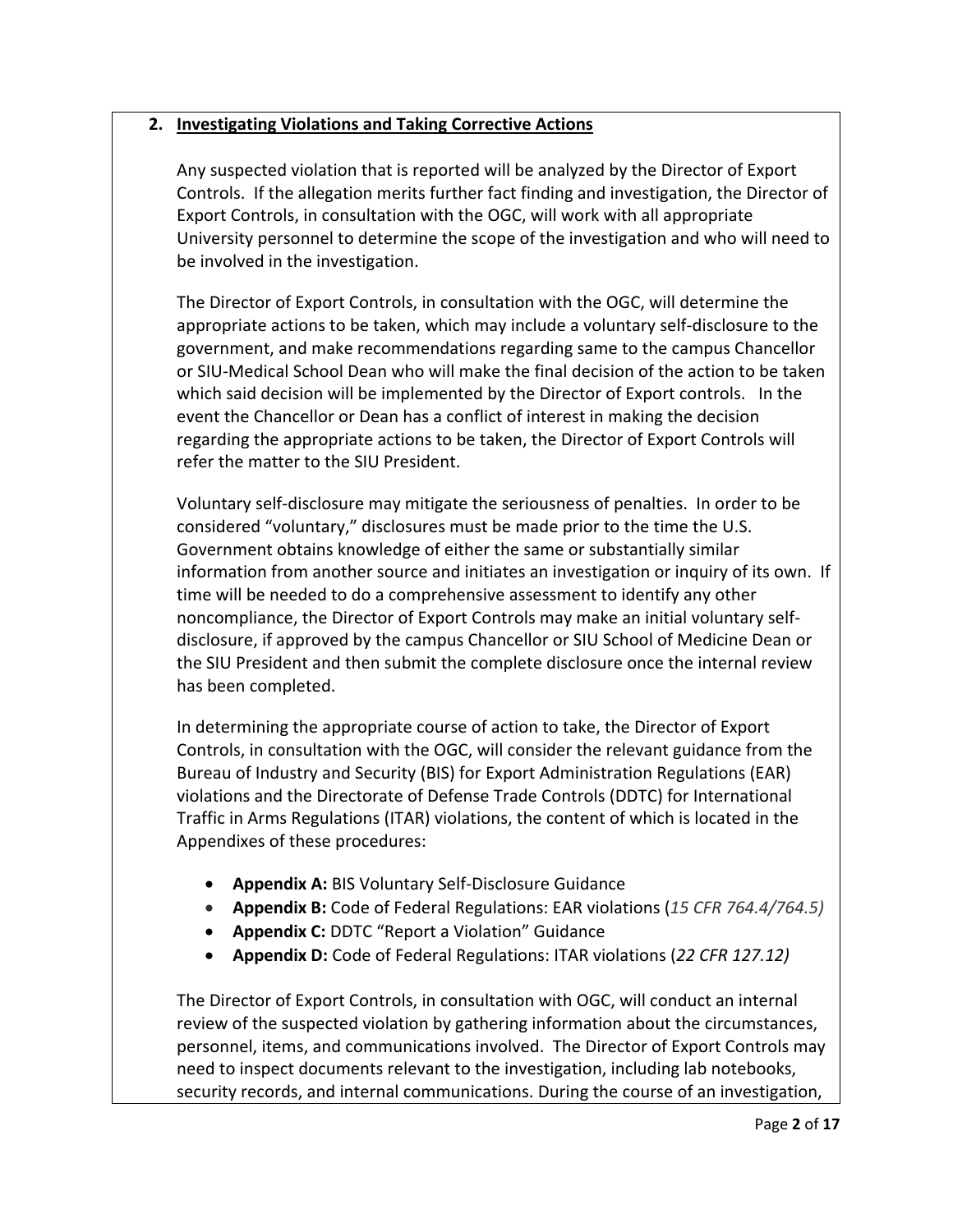the Director of Export Controls may also instruct personnel to cease any University activities related to the suspected violation.

The investigation process should ensure the root cause of the noncompliant activity is identified and corrective actions are developed to ensure the noncompliance does not recur. The corrective actions should be implemented as quickly as possible and monitored to make sure they are working properly.

Based on the situation, the Director of Export Controls will notify the appropriate levels of management of the results of the investigation and the corrective action taken.

If voluntary self-disclosure is deemed as the best course of action, the Director of Export Controls may provide the government agency with a supplementary letter with a thorough narrative account of:

- 1. The project's description and background
- 2. A description of the suspected violation
- 3. The items and controlled categories involved
- 4. The dates the violations occurred
- 5. Countries involved
- 6. Individuals involved and their citizenship
- 7. Explanation of why the alleged violation occurred
- 8. Corrective actions taken
- 9. SIU's commitment to export controls compliance

Once the initial notification and supplementary letter have been reviewed, the University will follow the relevant government agency's instructions. The Director of Export Controls should retain documentation of the investigation, its results, and any corrective action taken in accordance with all University policies and federal laws and regulations.

### **3. Handling Government Subpoenas**

In the event any subpoena or other request for documents is received from any Federal agency, or if a Federal agency representative arrives on campus, immediately contact the OGC for appropriate and timely response and verify the identity of the federal agent if possible. Do not interfere with or obstruct any Federal agent or law enforcement officer in the performance of their duties.

Export controls 11-29-21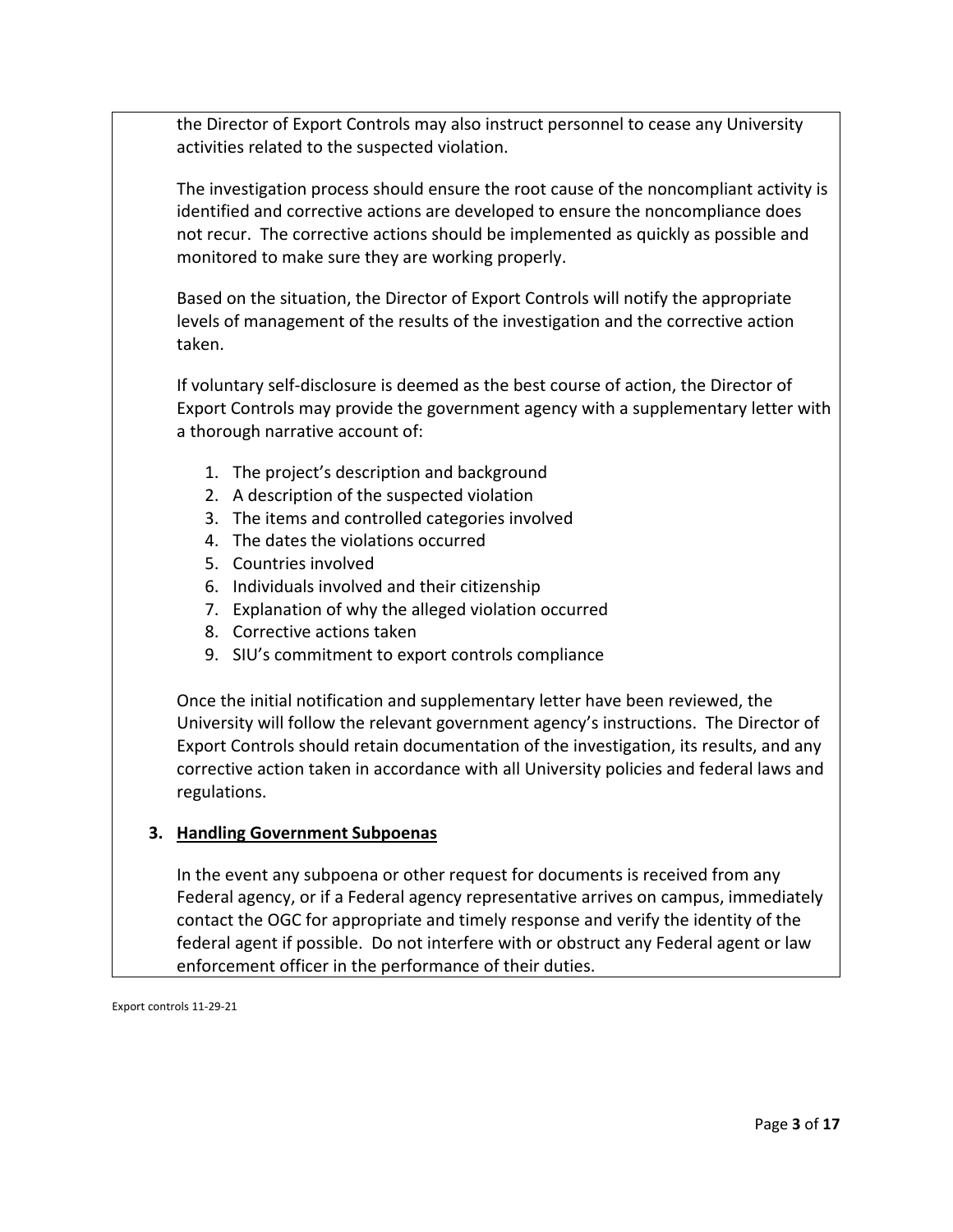### **Appendix A: BIS Voluntary Self-Disclosure Guidance**

*Per the U.S. Department of Commerce Bureau of Industry and Security website* <https://www.bis.doc.gov/index.php/enforcement/oee/voluntary-self-disclosure>*:*

### **Voluntary Self-Disclosure**

BIS encourages the submission of Voluntary Self Disclosures (VSDs) by parties who believe they may have violated the Export Administration Regulations (EAR). VSDs are an excellent indicator of a party's intent to comply with U.S. export control requirements and may provide BIS important information on other ongoing violations. BIS carefully reviews VSDs received from disclosing parties to determine if violations of the EAR have occurred and to determine the appropriate corrective action when violations have taken place. Additional information regarding VSDs can be found in Part 764.5 of the EAR, or the enforcement section of our website [www.bis.doc.gov.](http://www.bis.doc.gov/)

Pursuant to Part 764.5 of the EAR, one copy of the information constituting a VSD or any other correspondence pertaining to a VSD may be submitted to:

Director, Office of Export Enforcement 1401 Constitution Ave. Room H4514 Washington, DC 20230 Tel: (202) 482-5036 Facsimile: (202) 482-5889

Due to the current COVID-19 response measures, BIS is now accepting VSDs electronically. Voluntary Self Disclosures, exhibits, and requests for filing deadline extensions may be submitted to [BIS\\_VSD\\_INTAKE@bis.doc.gov](mailto:BIS_VSD_INTAKE@bis.doc.gov) . Hard copy filing is not required in addition to electronic filing, and please be aware that receipt and processing delays may occur in instances where only a hard copy VSD is submitted.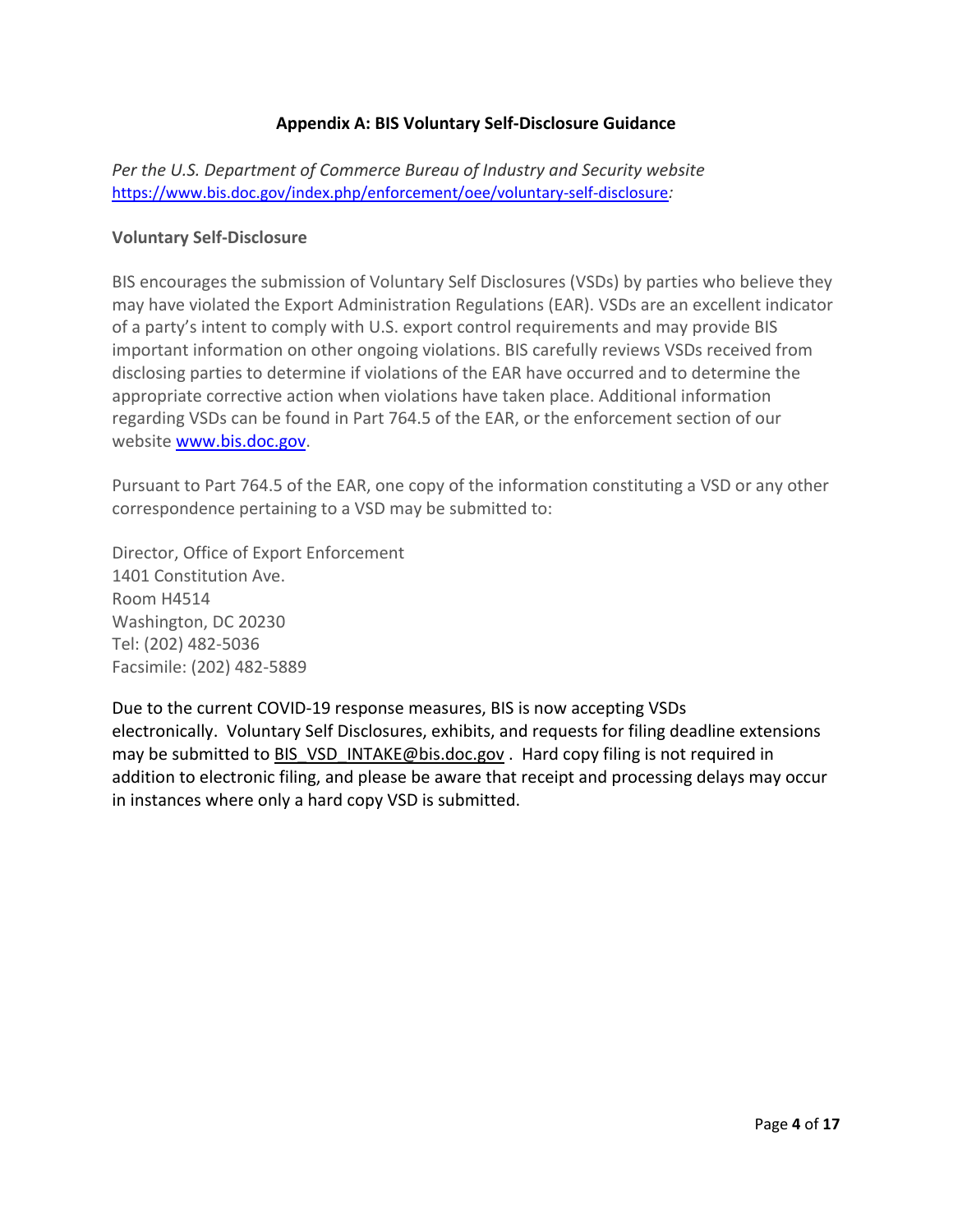# **Appendix B: Code of Federal Regulations related to EAR violations**

## *15 CFR 764.4 and 764.5*

# **§ 764.4 Reporting of violations.**

(a) *Where to report.* If a person learns that an export control violation of the EAR has occurred or may occur, that person may notify:

Office of Export Enforcement, Bureau of Industry and Security, U.S. Department of Commerce, 14th Street and Constitution Avenue, N.W., Room H-4520, Washington, D.C. 20230, Tel: (202) 482-1208, Facsimile: (202) 482-0964 or, for violations of part 760 of the EAR: Office of Antiboycott Compliance, Bureau of Industry and Security, U.S. Department of Commerce, 14th Street and Constitution Avenue, N.W., Room H-6099C, Washington, D.C. 20230, Tel: (202) 482- 2381, Facsimile: (202) 482-0913.

(b) *Failure to report violations.* Failure to report potential violations may result in the unwarranted issuance of licenses or exports without the required licenses to the detriment of the interests of the United States.

(c) *Reporting requirement distinguished.* The reporting provisions in paragraph (a) of this section are not "reporting requirements" within the meaning of § 764.2(i) of this part.

(d) *Formerly embargoed destinations.* Reporting requirements for activities within the scope of § 764.2(e) that involve items subject to the EAR which may have been illegally exported or reexported to Libya prior to the lifting of the comprehensive embargo on Libya are found in § 764.7 of the EAR.

[61 FR 12902, Mar. 25, 1996, as amended at 70 FR 14391, Mar. 22, 2005]

### **§ 764.5 Voluntary self-disclosure.**

(a) *General policy.* BIS strongly encourages disclosure to OEE if you believe that you may have violated the EAR, or any order, license or authorization issued thereunder. Voluntary selfdisclosure is a mitigating factor in determining what administrative sanctions, if any, will be sought by OEE.

### (b) *Limitations.*

(1) The provisions of this section do not apply to disclosures of violations relating to part 760 of the EAR.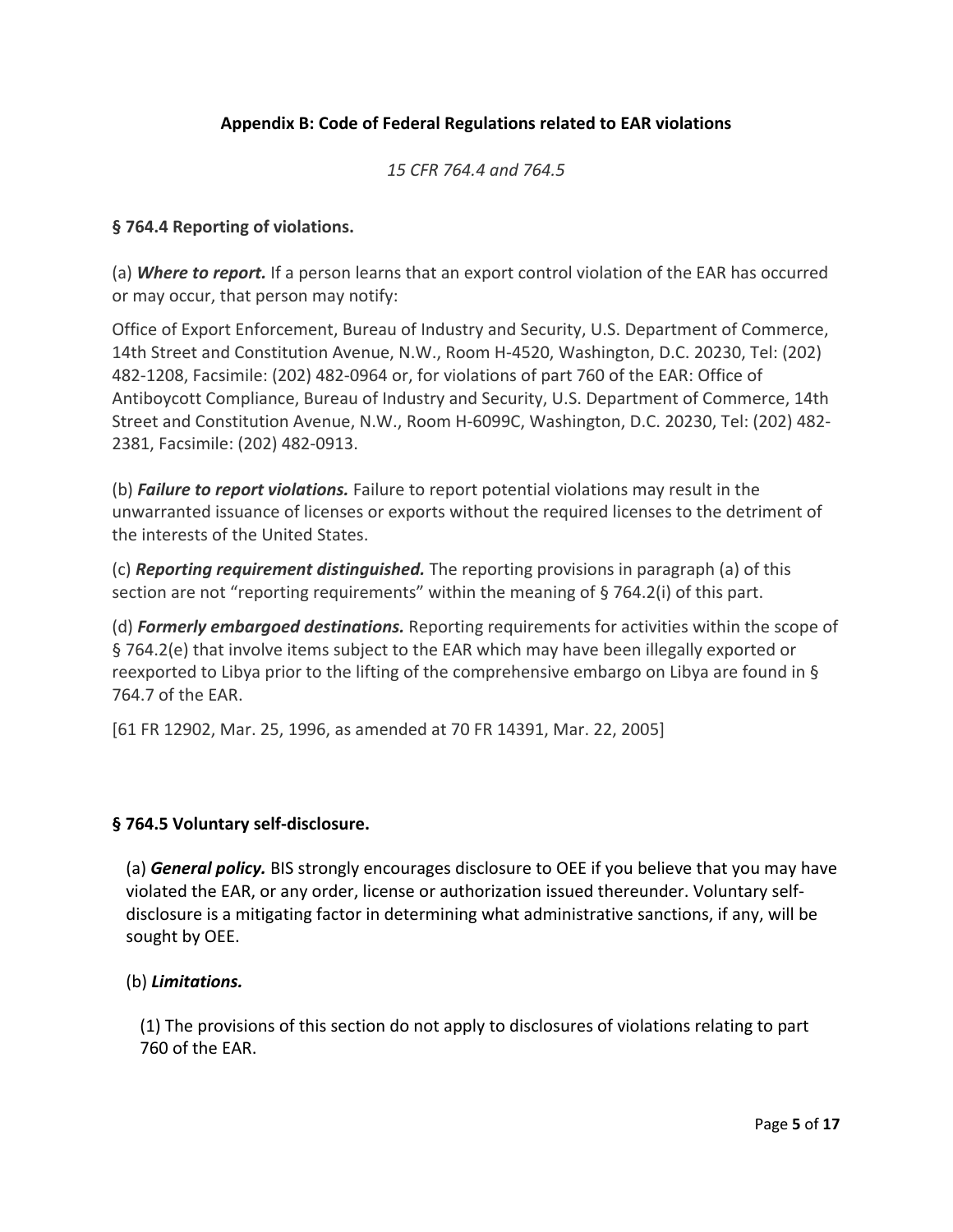(2) The provisions of this section apply only when information is provided to OEE for its review in determining whether to take administrative action under part 766 of the EAR for violations of the export control provisions of the EAR.

(3) The provisions of this section apply only when information is received by OEE for review prior to the time that OEE, or any other agency of the United States Government, has learned the same or substantially similar information from another source and has commenced an investigation or inquiry in connection with that information.

(4) While voluntary self-disclosure is a mitigating factor in determining what administrative sanctions, if any, will be sought by OEE, it is a factor that is considered together with all other factors in a case. The weight given to voluntary self-disclosure is solely within the discretion of OEE, and the mitigating effect of voluntary self-disclosure may be outweighed by aggravating factors. Voluntary self-disclosure does not prevent transactions from being referred to the Department of Justice for criminal prosecution. In such a case, OEE would notify the Department of Justice of the voluntary self-disclosure, but the consideration of that factor is within the discretion of the Department of Justice.

(5) A firm will not be deemed to have made a disclosure under this section unless the individual making the disclosure did so with the full knowledge and authorization of the firm's senior management.

(6) The provisions of this section do not, nor should they be relied on to, create, confer, or grant any rights, benefits, privileges, or protection enforceable at law or in equity by any person, business, or entity in any civil, criminal, administrative, or other matter.

# (c) *Information to be provided* -

(1) *General.* Any person wanting to disclose information that constitutes a voluntary selfdisclosure should, in the manner outlined below, initially notify OEE as soon as possible after violations are discovered, and then conduct a thorough review of all export-related transactions where violations are suspected.

# (2) *Initial notification* -

(i) *Manner and content of initial notification.* The initial notification should be in writing and be sent to the address in paragraph  $(c)(7)$  of this section. The notification should include the name of the person making the disclosure and a brief description of the suspected violations, and should designate a contact person regarding the initial notification and provide that contact person's current business street address, email address, and telephone number. The notification should describe the general nature and extent of the violations. OEE recognizes that there may be situations where it will not be practical to make an initial notification in writing. For example, written notification may not be practical if a shipment leaves the United States without the required license, yet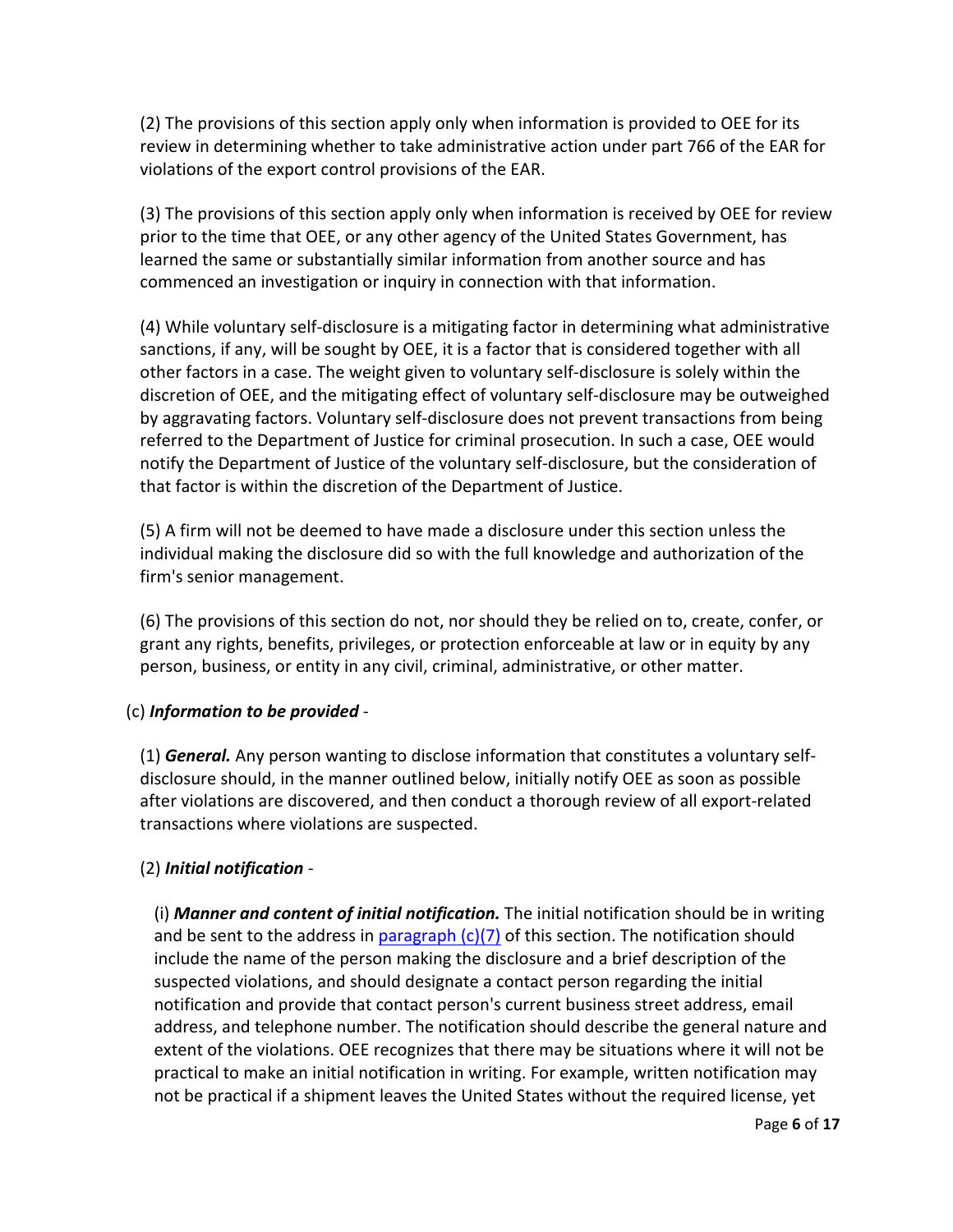there is still an opportunity to prevent acquisition of the items by unauthorized persons. In such situations, OEE should be contacted promptly at the office listed in [paragraph](https://www.ecfr.gov/current/title-15/section-764.5#p-764.5(c)(7))  [\(c\)\(7\)](https://www.ecfr.gov/current/title-15/section-764.5#p-764.5(c)(7)) of this section.

(ii) *Initial notification date.* For purposes of calculating when a complete narrative account must be submitted under paragraph  $(c)(2)(iii)$  of this section, the initial notification date is the date the notification is received by OEE. OEE will notify the disclosing party in writing of the date that it receives the initial notification. At OEE's discretion, such writing from OEE may be on paper, or in an email message or facsimile transmission from OEE, or by any other method for the transmission of written communications. Where it is not practical to make an initial notification in writing, the person making the notification should confirm the oral notification in writing as soon as possible.

(iii) *Timely completion of narrative accounts.* The narrative account required by [paragraph \(c\)\(3\)](https://www.ecfr.gov/current/title-15/section-764.5#p-764.5(c)(3)) of this section must be received by OEE within 180 days of the initial notification date for purposes of  $paragn (b)(3)$  of this section, absent an extension from the Director of OEE. If the person making the initial notification subsequently completes and submits to OEE the narrative account required by paragraph  $(c)(3)$  of this section such that OEE receives it within 180 days of the initial notification date, or within the additional time, if any, granted by the Director of OEE pursuant to paragraph  $(c)(2)(iv)$ of this section, the disclosure, including violations disclosed in the narrative account that were not expressly mentioned in the initial notification, will be deemed to have been made on the initial notification date for purposes of paragraph  $(b)(3)$  of this section if the initial notification was made in compliance with paragraphs  $(c)(1)$  and  $(2)$  of this section. Failure to meet the deadline (either the initial 180-day deadline or an extended deadline granted by the Director of OEE) would not be an additional violation of the EAR, but such failure may reduce or eliminate the mitigating impact of the voluntary disclosure under supplement no. 1 to this part. For purposes of determining whether the deadline has been met under this paragraph, a complete narrative account must contain all of the pertinent information called for in paragraphs  $(c)(3)$ ,  $(c)(4)$ , and  $(c)(5)$  of this section, and the voluntary self-disclosure must otherwise meet the requirements of this section.

(iv) *Deadline extensions.* The Director of OEE may extend the 180-day deadline upon a determination in his or her discretion that U.S. Government interests would be served by an extension or that the person making the initial notification has shown that more than 180 days is reasonably needed to complete the narrative account.

(A) *Conditions for extension.* The Director of OEE in his or her discretion may place conditions on the approval of an extension. For example, the Director of OEE may require that the disclosing person agree to toll the statute of limitations with respect to violations disclosed in the initial notification or discovered during the review for or preparation of the narrative account, and/or require the disclosing person to undertake specified interim remedial compliance measures.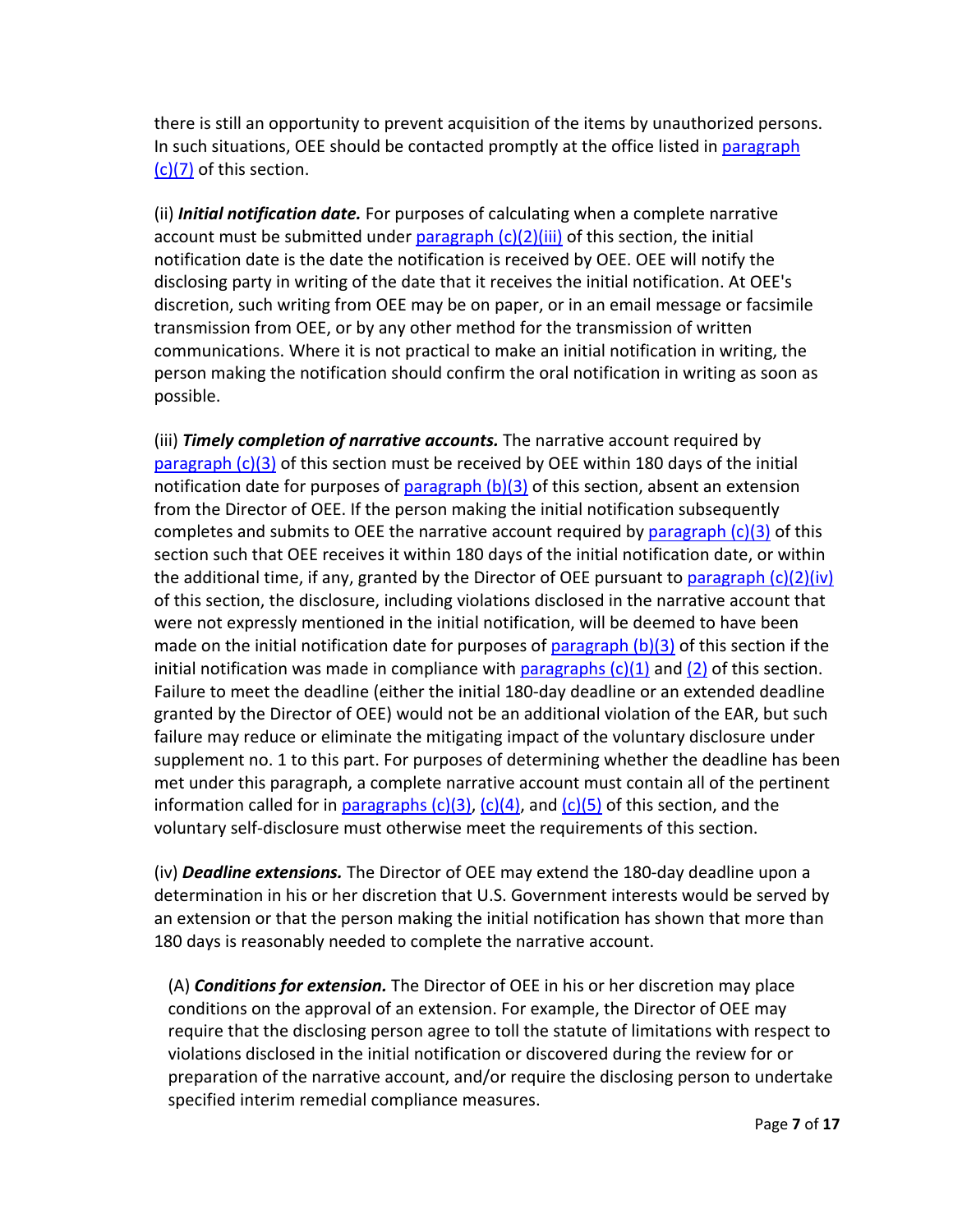# (B) *Contents of Request.*

(*1*) In most instances 180 days should be adequate to complete the narrative account. Requests to extend the 180-day deadline set forth in paragraph  $(c)(2)(iii)$  of this section will be determined by the Director of OEE pursuant to his or her authority under this paragraph  $(c)(2)(iv)$  based upon his consideration and evaluation of U.S. Government interests and the facts and circumstances surrounding the request and any related investigations. Such requests should show specifically that the person making the request:

(*i*) Began its review promptly after discovery of the violations;

(*ii*) Has been conducting its review and preparation of the narrative account as expeditiously as can be expected, consistent with the need for completeness and accuracy;

(*iii*) Reasonably needs the requested extension despite having begun its review promptly after discovery of the violations and having conducted its review and preparation of the narrative account as expeditiously as can be expected consistent with the need for completeness and accuracy; and

(*iv*) Has considered whether interim compliance or other corrective measures may be needed and has undertaken such measures as appropriate to prevent recurring or additional violations.

(*2*) Such requests also should set out a proposed timeline for completion and submission of the narrative account that is reasonable under the applicable facts and circumstances, and should also designate a contact person regarding the request and provide that contact person's current business street address, email address, and telephone number. Requests may also include additional information that the person making the request reasonably believes is pertinent to the request under the applicable facts and circumstances.

(C) *Timing of requests.* Requests for an extension should be made before the 180-day deadline and as soon as possible once a disclosing person determines that it will be unable to meet the deadline or the extended deadline where an extension previously has been granted, and possesses the information needed to prepare an extension request in accordance with paragraph  $(c)(2)(iv)(B)$  of this section. Requests for extension that are not received before the deadline for completing the narrative account has passed will not be considered. Parties who request an extension shortly before the deadline incur the risk that the Director of OEE will be unable to consider the request, determine whether or not to grant the extension, and communicate his or her decision before the deadline, and that any subsequently submitted narrative account will be considered untimely under paragraph  $(c)(2)(iii)$  of this section.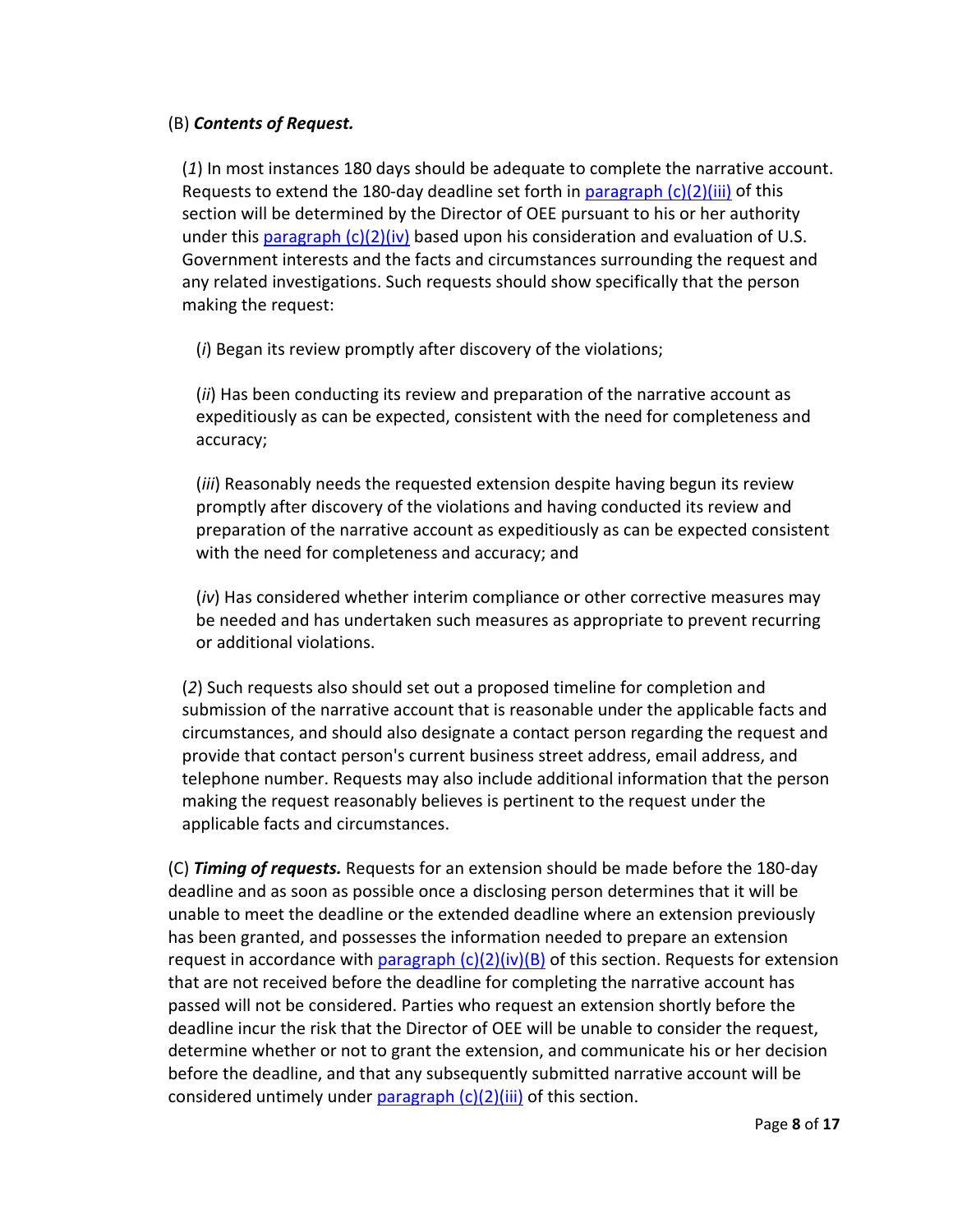(3) *Narrative account.* After the initial notification, a thorough review should be conducted of all export-related transactions where possible violations are suspected. OEE recommends that the review cover a period of five years prior to the date of the initial notification. If your review goes back less than five years, you risk failing to discover violations that may later become the subject of an investigation. Any violations not voluntarily disclosed do not receive consideration under this section. However, the failure to make such disclosures will not be treated as a separate violation unless some other section of the EAR or other provision of law requires disclosure. Upon completion of the review, OEE should be furnished with a narrative account that sufficiently describes the suspected violations so that their nature and gravity can be assessed. The narrative account should also describe the nature of the review conducted and measures that may have been taken to minimize the likelihood that violations will occur in the future. The narrative account should include:

(i) The kind of violation involved, for example, a shipment without the required license or dealing with a party denied export privileges;

(ii) An explanation of when and how the violations occurred;

(iii) The complete identities and addresses of all individuals and organizations, whether foreign or domestic, involved in the activities giving rise to the violations;

(iv) License numbers;

(v) The description, quantity, value in U.S. dollars and ECCN or other classification of the items involved; and

(vi) A description of any mitigating circumstances.

### (4) *Supporting documentation.*

(i) The narrative account should be accompanied by copies of documents that explain and support it, including:

(A) Licensing documents such as licenses, license applications, import certificates and end-user statements;

(B) Shipping documents such as Shipper's Export Declarations, air waybills and bills of lading; and

(C) Other documents such as letters, facsimiles, telexes and other evidence of written or oral communications, internal memoranda, purchase orders, invoices, letters of credit and brochures.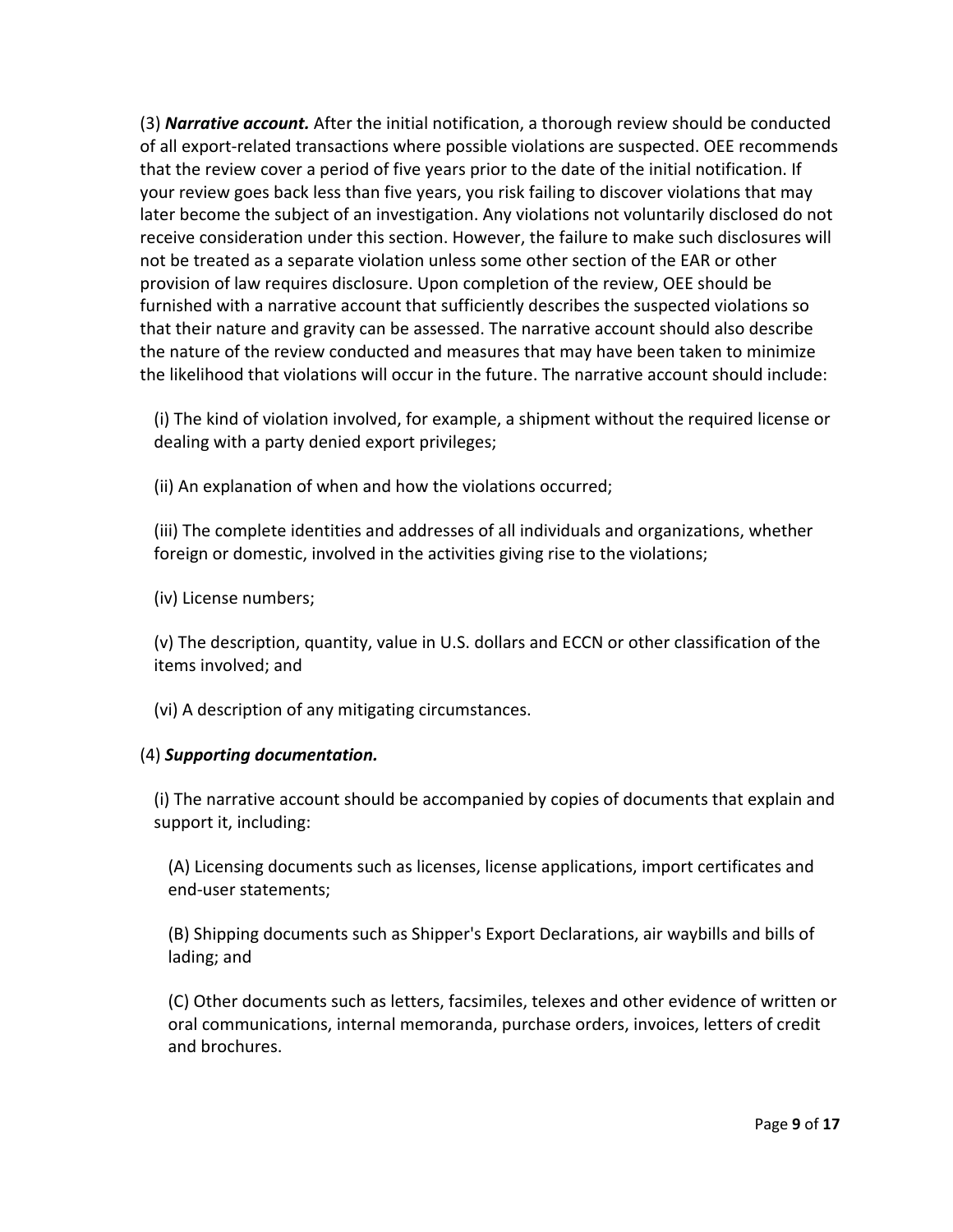(ii) Any relevant documents not attached to the narrative account must be retained by the person making the disclosure until OEE requests them, or until a final decision on the disclosed information has been made. After a final decision, the documents should be maintained in accordance with the recordkeeping rules in part 762 of the EAR.

(5) *Certification.* A certification must be submitted stating that all of the representations made in connection with the voluntary self-disclosure are true and correct to the best of that person's knowledge and belief. Certifications made by a corporation or other organization should be signed by an official of the corporation or other organization with the authority to do so. Section  $764.2(g)$  of this part, relating to false or misleading representations, applies in connection with the disclosure of information under this section.

(6) *Oral presentations.* OEE believes that oral presentations are generally not necessary to augment the written narrative account and supporting documentation. If the person making the disclosure believes otherwise, a request for a meeting should be included with the disclosure.

(7) *Where to make voluntary self-disclosures.* The information constituting a voluntary selfdisclosure or any other correspondence pertaining to a voluntary self-disclosure may be submitted to: Director, Office of Export Enforcement, 1401 Constitution Ave., Room H4514, Washington, DC 20230, Tel: (202) 482-5036, Facsimile: (202) 482-5889.

(d) *Action by the Office of Export Enforcement.* After OEE has been provided with the required narrative and supporting documentation, it will acknowledge the disclosure by letter, provide the person making the disclosure with a point of contact, and take whatever additional action, including further investigation, it deems appropriate. As quickly as the facts and circumstances of a given case permit, OEE may take any of the following actions:

(1) Inform the person making the disclosure that, based on the facts disclosed, it plans to take no action;

(2) Issue a warning letter;

(3) Issue a proposed charging letter pursuant to § 766.18 of the EAR and attempt to settle the matter;

(4) Issue a charging letter pursuant to § 766.3 of the EAR if a settlement is not reached; and/or

(5) Refer the matter to the Department of Justice for criminal prosecution.

(e) *Criteria.* Supplement no. 1 to part 766 describes how BIS typically exercises its discretion regarding whether to pursue an administrative enforcement case under part 766 and what administrative sanctions to seek in settling such a case.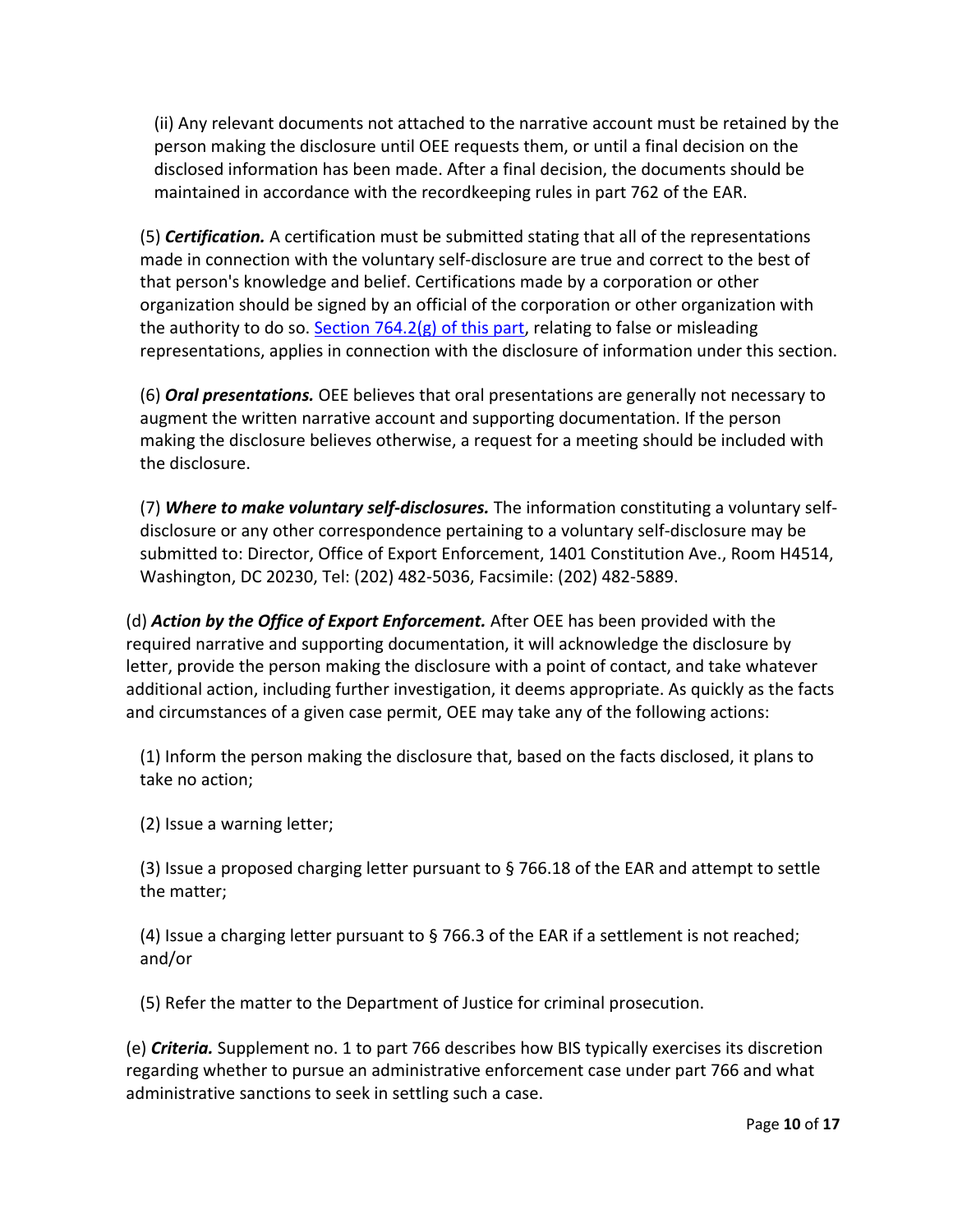# (f) *Treatment of unlawfully exported items after voluntary self-disclosure.*

(1) Any person taking certain actions with knowledge that a violation of the EAA or the EAR has occurred has violated [§ 764.2\(e\) of this part.](https://www.ecfr.gov/current/title-15/part-764/section-764.2#p-764.2(e)) Any person who has made a voluntary selfdisclosure knows that a violation may have occurred. Therefore, at the time that a voluntary self-disclosure is made, the person making the disclosure may request permission from BIS to engage in the activities described in  $\S$  764.2(e) of this part that would otherwise be prohibited. If the request is granted by the Office of Exporter Services in consultation with OEE, future activities with respect to those items that would otherwise violate § 764.2(e) of [this part](https://www.ecfr.gov/current/title-15/part-764/section-764.2#p-764.2(e)) will not constitute violations. However, even if permission is granted, the person making the voluntary self-disclosure is not absolved from liability for any violations disclosed nor relieved of the obligation to obtain any required reexport authorizations.

(2) A license to reexport items that are the subject of a voluntary self-disclosure, and that have been exported contrary to the provisions of the EAA or the EAR, may be requested from BIS in accordance with the provisions of part 748 of the EAR. If the applicant for reexport authorization knows that the items are the subject of a voluntary self-disclosure, the request should state that a voluntary self-disclosure was made in connection with the export of the commodities for which reexport authorization is sought.

[\[61 FR 12902,](https://www.federalregister.gov/citation/61-FR-12902) Mar. 25, 1996, as amended at [62 FR 25469,](https://www.federalregister.gov/citation/62-FR-25469) May 9, 1997; [69 FR 7870,](https://www.federalregister.gov/citation/69-FR-7870) Feb. 20, 2004; [70 FR 22250,](https://www.federalregister.gov/citation/70-FR-22250) Apr. 29, 2005; [78 FR 48605,](https://www.federalregister.gov/citation/78-FR-48605) Aug. 9, 2013]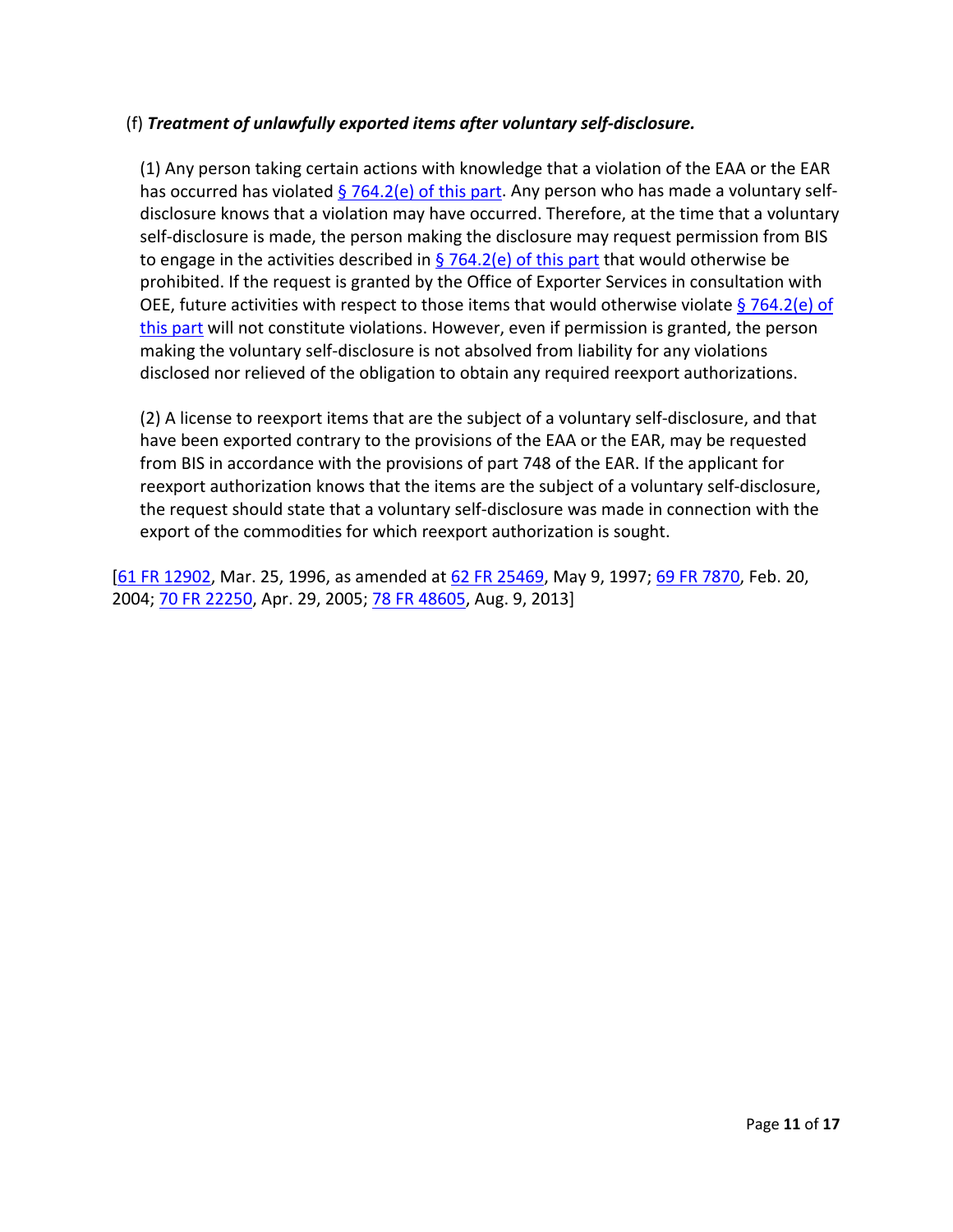# **Appendix C: DDTC "Report a Violation" Guidance**

*Per the U.S. Department of State Directorate of Defense Trade Controls website* [https://www.pmddtc.state.gov/?id=ddtc\\_kb\\_article\\_page&sys\\_id=87ab2d67db4ddb00d0a370131f961997](https://www.pmddtc.state.gov/?id=ddtc_kb_article_page&sys_id=87ab2d67db4ddb00d0a370131f961997)*:*

#### **Report a Violation**

International Traffic in Arms Regulations (ITAR) violations should be disclosed promptly to the Office of Defense Trade Controls Compliance (DTCC). The proper disclosure of a violation, or potential violation, pursuant to 22 [CFR §127.12](https://www.ecfr.gov/cgi-bin/text-idx?SID=b9cec17207a6c5c674db849ecec4263b&mc=true&node=se22.1.127_112&rgn=div8) can be a significant mitigating factor in DDTC's analysis of such violations and is strongly recommended.

### **Failure to report a violation is considered by DTCC when assessing penalties.**

### **Examples of Common Violations:**

- Export without authorization
- Unauthorized access to technical data
- Failure to comply with license provisos
- Failure to maintain required records
- Failure to register or maintain registration
- Misuse of ITAR exemptions

#### **How to Voluntarily Disclose Violations**

#### *Initial Notification then Full Disclosure*

- Provide initial notification immediately to DTCC after a violation is discovered, then a full disclosure after a thorough review
- 60-day period to submit, per 22 CFR  $$127.12(c)(1)(i)$

#### *Full Disclosure*

• Provide full disclosure after a thorough review of the violation

#### **What to Include in a Voluntary Disclosure:**

- ITAR [§127.12\(](https://www.ecfr.gov/cgi-bin/text-idx?SID=b9cec17207a6c5c674db849ecec4263b&mc=true&node=se22.1.127_112&rgn=div8)c) identifies required information, including who, what, when, where, why, and how
- Identify prior related disclosures
- Describe circumstances clearly; provide a matrix or timeline for complex issues
- Fully describe any corrective actions taken; including how they address the reported violation and how they will prevent recurrence
- Clear and specific answers to key questions: who, what, when, where, why, and how

#### **How to Submit a Voluntary Disclosure:**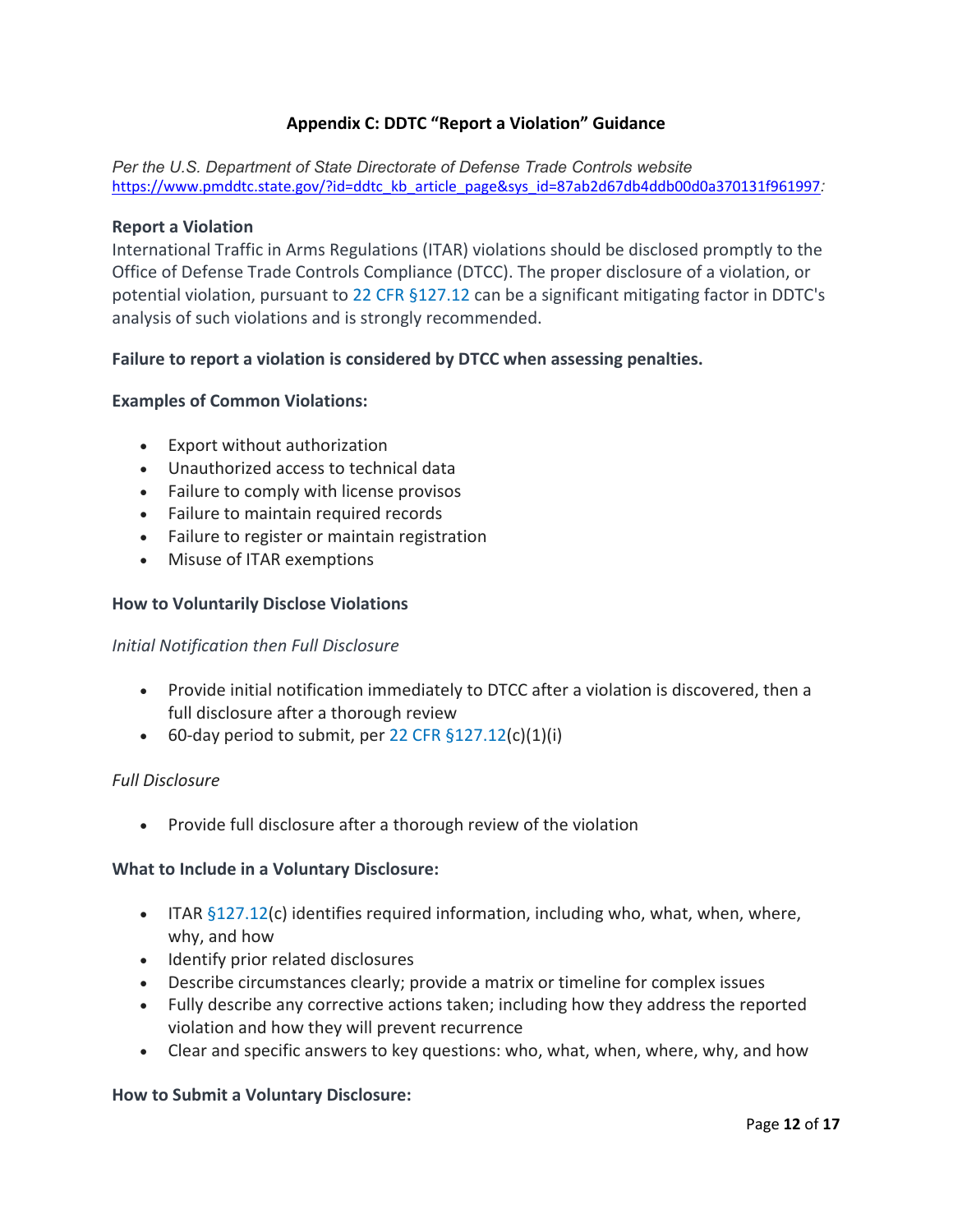The Office of Defense Trade Controls Compliance (DDTC) now accepts disclosures and related information via email as well as mail or overnight delivery. Persons are encouraged to utilize the electronic submission option by emailing disclosures and related information to: [DTCC-](mailto:DTCC-CaseStatus@state.gov)[CaseStatus@state.gov.](mailto:DTCC-CaseStatus@state.gov) In the event that a disclosure cannot be submitted via email, please send a hardcopy to DTCC via mail or overnight delivery to the following addresses:

| <b>DDTC Postal Mail</b>                     | <b>DDTC Express Mail &amp; Courier Delivery</b> |
|---------------------------------------------|-------------------------------------------------|
| PM/DDTC, SA-1, 12th Floor                   | U.S. Department of State                        |
| Office of Defense Trade Controls Compliance | PM/DDTC, SA-1, 12th Floor                       |
| Directorate of Defense Trade Controls       | 2401 E Street, NW                               |
| Bureau of Political-Military Affairs        | Washington, D.C. 20037                          |
| U.S. Department of State                    |                                                 |
| Washington, D.C. 20522-0112                 |                                                 |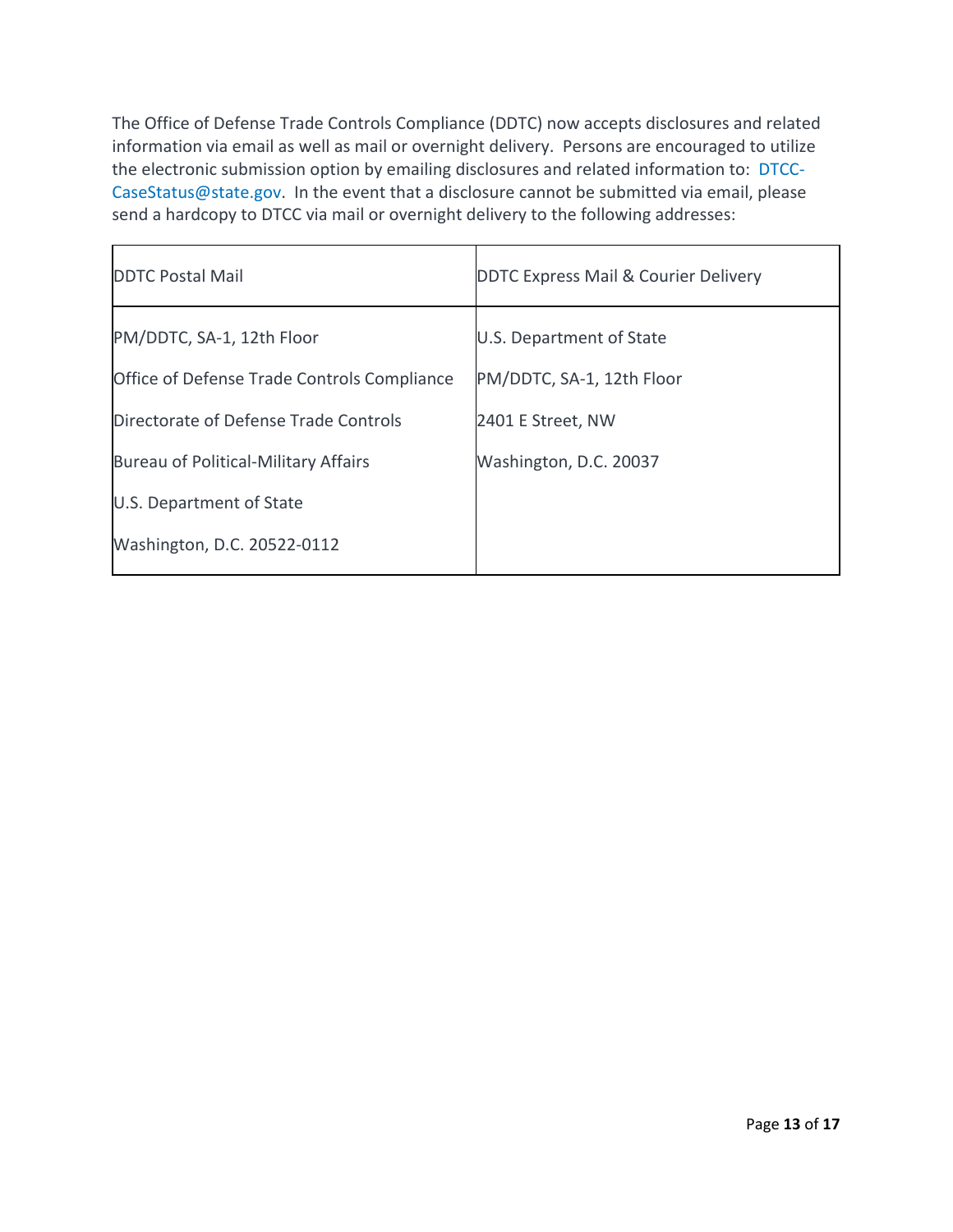# **Appendix D: Code of Federal Regulations related to ITAR violations**

## *22 CFR 127.12*

### **§ 127.12 Voluntary disclosures.**

(a) *General policy.* The Department strongly encourages the disclosure of information to the Directorate of Defense Trade Controls by persons (see  $\S$  120.14 of this subchapter) that believe they may have violated any export control provision of the Arms Export Control Act, or any regulation, order, license, or other authorization issued under the authority of the Arms Export Control Act. The Department may consider a voluntary disclosure as a mitigating factor in determining the administrative penalties, if any, that should be imposed. Failure to report a violation may result in circumstances detrimental to U.S. national security and foreign policy interests, and will be an adverse factor in determining the appropriate disposition of such violations.

#### (b) *Limitations.*

(1) The provisions of this section apply only when information is provided to the Directorate of Defense Trade Controls for its review in determining whether to take administrative action unde[r part 128 of this subchapter](https://www.ecfr.gov/current/title-22/part-128) concerning a violation of the export control provisions of the Arms Export Control Act and these regulations.

(2) The provisions of this section apply only when information is received by the Directorate of Defense Trade Controls for review prior to such time that either the Department of State or any other agency, bureau, or department of the United States Government obtains knowledge of either the same or substantially similar information from another source and commences an investigation or inquiry that involves that information, and that is intended to determine whether the Arms Export Control Act or these regulations, or any other license, order, or other authorization issued under the Arms Export Control Act has been violated.

(3) The violation(s) in question, despite the voluntary nature of the disclosure, may merit penalties, administrative actions, sanctions, or referrals to the Department of Justice to consider criminal prosecution. In the latter case, the Directorate of Defense Trade Controls will notify the Department of Justice of the voluntary nature of the disclosure, although the Department of Justice is not required to give that fact any weight. The Directorate of Defense Trade Controls has the sole discretion to consider whether "voluntary disclosure," in context with other relevant information in a particular case, should be a mitigating factor in determining what, if any, administrative action will be imposed. Some of the mitigating factors the Directorate of Defense Trade Controls may consider are:

(i) Whether the transaction would have been authorized, and under what conditions, had a proper license request been made;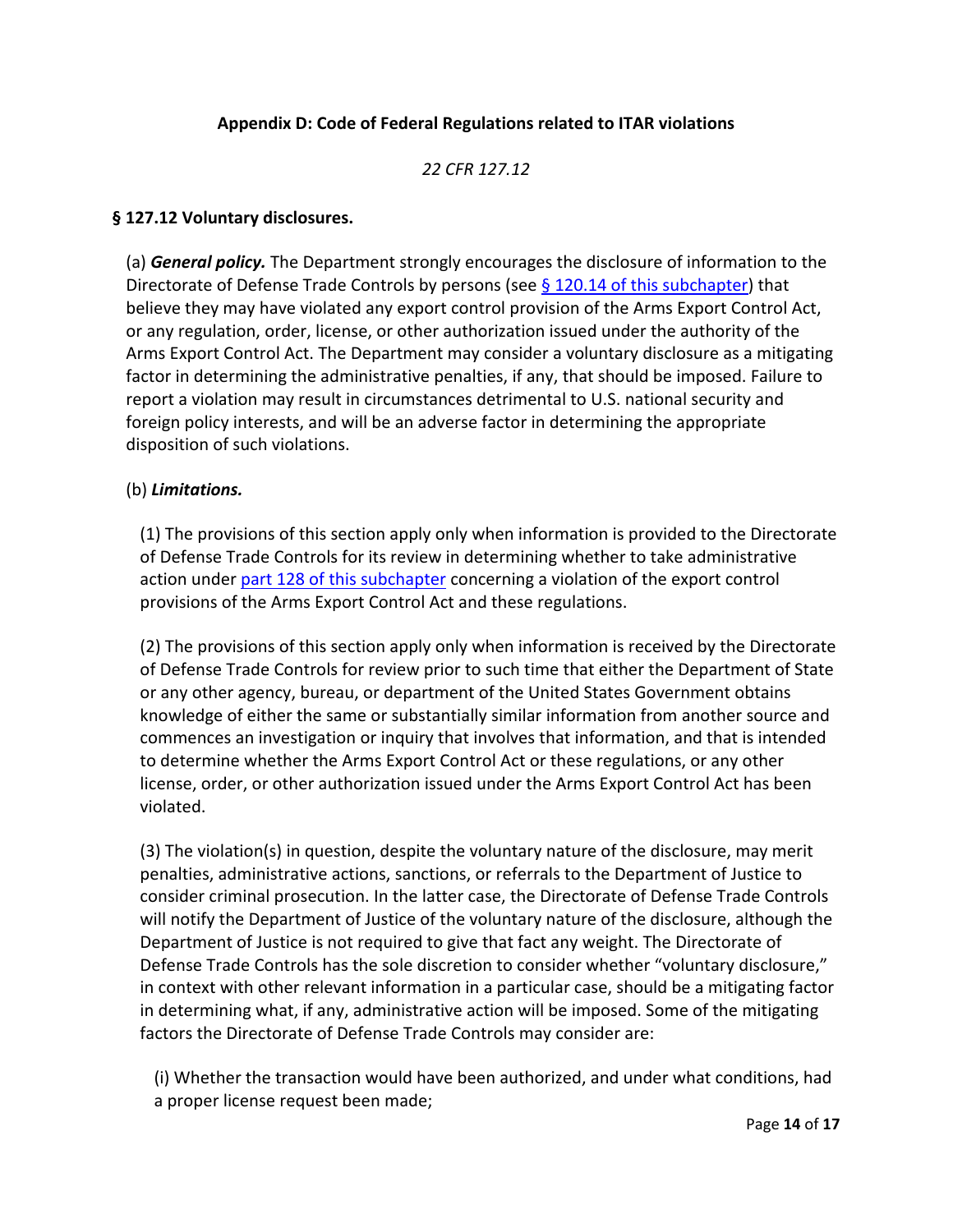- (ii) Why the violation occurred;
- (iii) The degree of cooperation with the ensuing investigation;

(iv) Whether the person has instituted or improved an internal compliance program to reduce the likelihood of future violation;

(v) Whether the person making the disclosure did so with the full knowledge and authorization of the person's senior management. (If not, then the Directorate will not deem the disclosure voluntary as covered in this section.)

(4) The provisions of this section do not, nor should they be relied on to, create, confer, or grant any rights, benefits, privileges, or protection enforceable at law or in equity by any person in any civil, criminal, administrative, or other matter.

(5) Nothing in this section shall be interpreted to negate or lessen the affirmative duty pursuant to [§§ 126.1\(e\),](https://www.ecfr.gov/current/title-22/section-126.1#p-126.1(e)) [126.16\(h\)\(5\),](https://www.ecfr.gov/current/title-22/section-126.16#p-126.16(h)(5)) and [126.17\(h\)\(5\) of this subchapter](https://www.ecfr.gov/current/title-22/section-126.17#p-126.17(h)(5)) upon persons to inform the Directorate of Defense Trade Controls of the actual or final sale, export, transfer, reexport, or retransfer of a defense article, technical data, or defense service to any country referred to in  $\S 126.1$  of this subchapter, any citizen of such country, or any person acting on its behalf.

## (c) *Notification.*

(1) Any person wanting to disclose information that constitutes a voluntary disclosure should, in the manner outlined below, initially notify the Directorate of Defense Trade Controls immediately after a violation is discovered and then conduct a thorough review of all defense trade transactions where a violation is suspected.

(i) If the notification does not contain all the information required by  $127.12(c)(2)$  of this section, a full disclosure must be submitted within 60 calendar days of the notification, or the Directorate of Defense Trade Controls will not deem the notification to qualify as a voluntary disclosure.

(ii) If the person is unable to provide a full disclosure within the 60 calendar day deadline, an empowered official (see  $\S$  120.25 of this subchapter) or a senior officer may request an extension of time in writing. A request for an extension must specify what information required by  $\S 127.12(c)(2)$  of this section could not be immediately provided and the reasons why.

(iii) Before approving an extension of time to provide the full disclosure, the Directorate of Defense Trade Controls may require the requester to certify in writing that they will provide the full disclosure within a specific time period.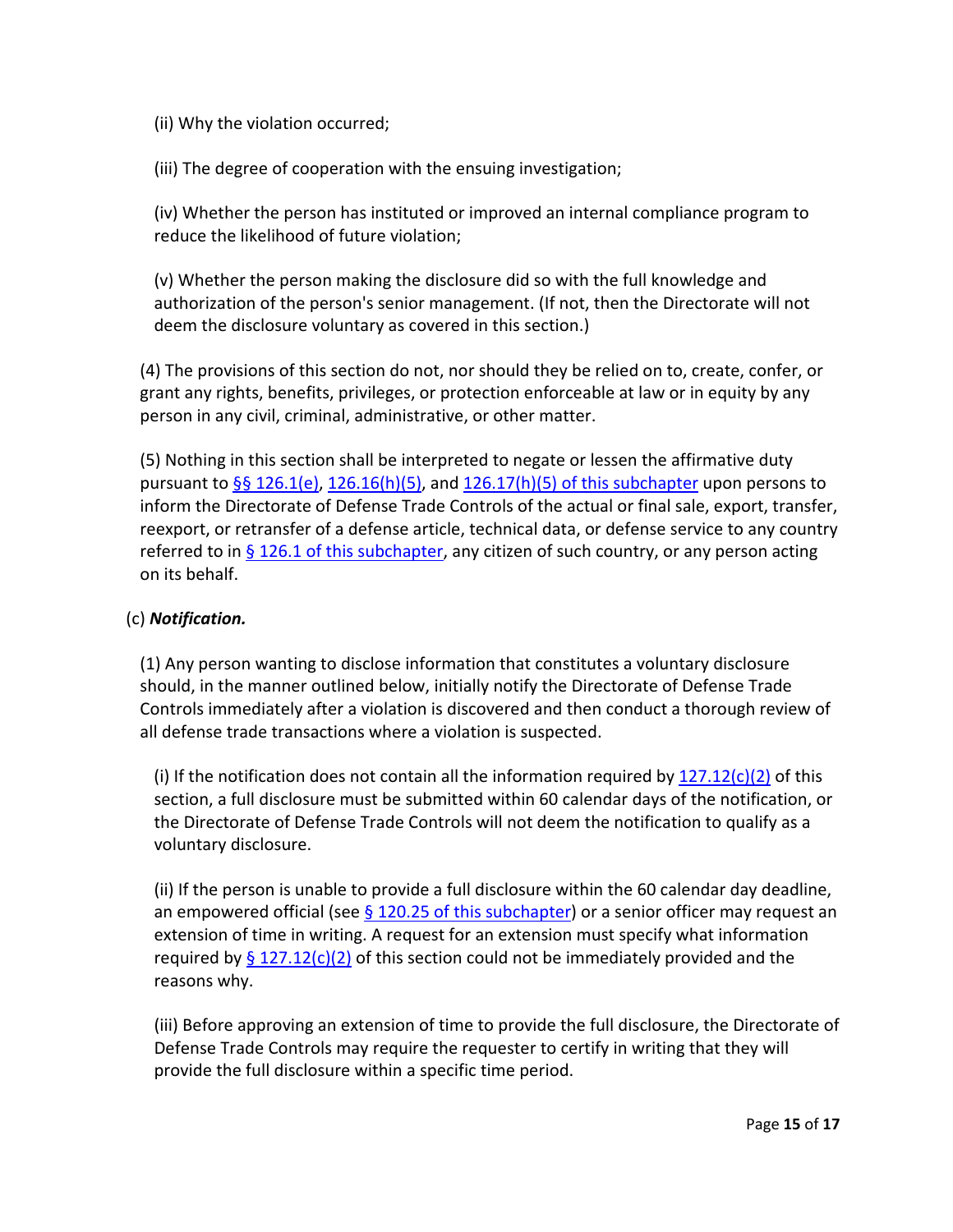(iv) Failure to provide a full disclosure within a reasonable time may result in a decision by the Directorate of Defense Trade Controls not to consider the notification as a mitigating factor in determining the appropriate disposition of the violation. In addition, the Directorate of Defense Trade Controls may direct the requester to furnish all relevant information surrounding the violation.

(2) Notification of a violation must be in writing and should include the following information:

(i) A precise description of the nature and extent of the violation (e.g., an unauthorized shipment, doing business with a party denied U.S. export privileges, etc.);

(ii) The exact circumstances surrounding the violation (a thorough explanation of why, when, where, and how the violation occurred);

(iii) The complete identities and addresses of all persons known or suspected to be involved in the activities giving rise to the violation (including mailing, shipping, and e-mail addresses; telephone and fax/facsimile numbers; and any other known identifying information);

(iv) Department of State license numbers, exemption citation, or description of any other authorization, if applicable;

(v) U.S. Munitions List category and subcategory, product description, quantity, and characteristics or technological capability of the hardware, technical data or defense service involved;

(vi) A description of corrective actions already undertaken that clearly identifies the new compliance initiatives implemented to address the causes of the violations set forth in the voluntary disclosure and any internal disciplinary action taken; and how these corrective actions are designed to deter those particular violations from occurring again;

(vii) The name and address of the person making the disclosure and a point of contact, if different, should further information be needed.

(3) Factors to be addressed in the voluntary disclosure include, for example, whether the violation was intentional or inadvertent; the degree to which the person responsible for the violation was familiar with the laws and regulations, and whether the person was the subject of prior administrative or criminal action under the AECA; whether the violations are systemic; and the details of compliance measures, processes and programs, including training, that were in place to prevent such violations, if any. In addition to immediately providing written notification, persons are strongly urged to conduct a thorough review of all export-related transactions where a possible violation is suspected.